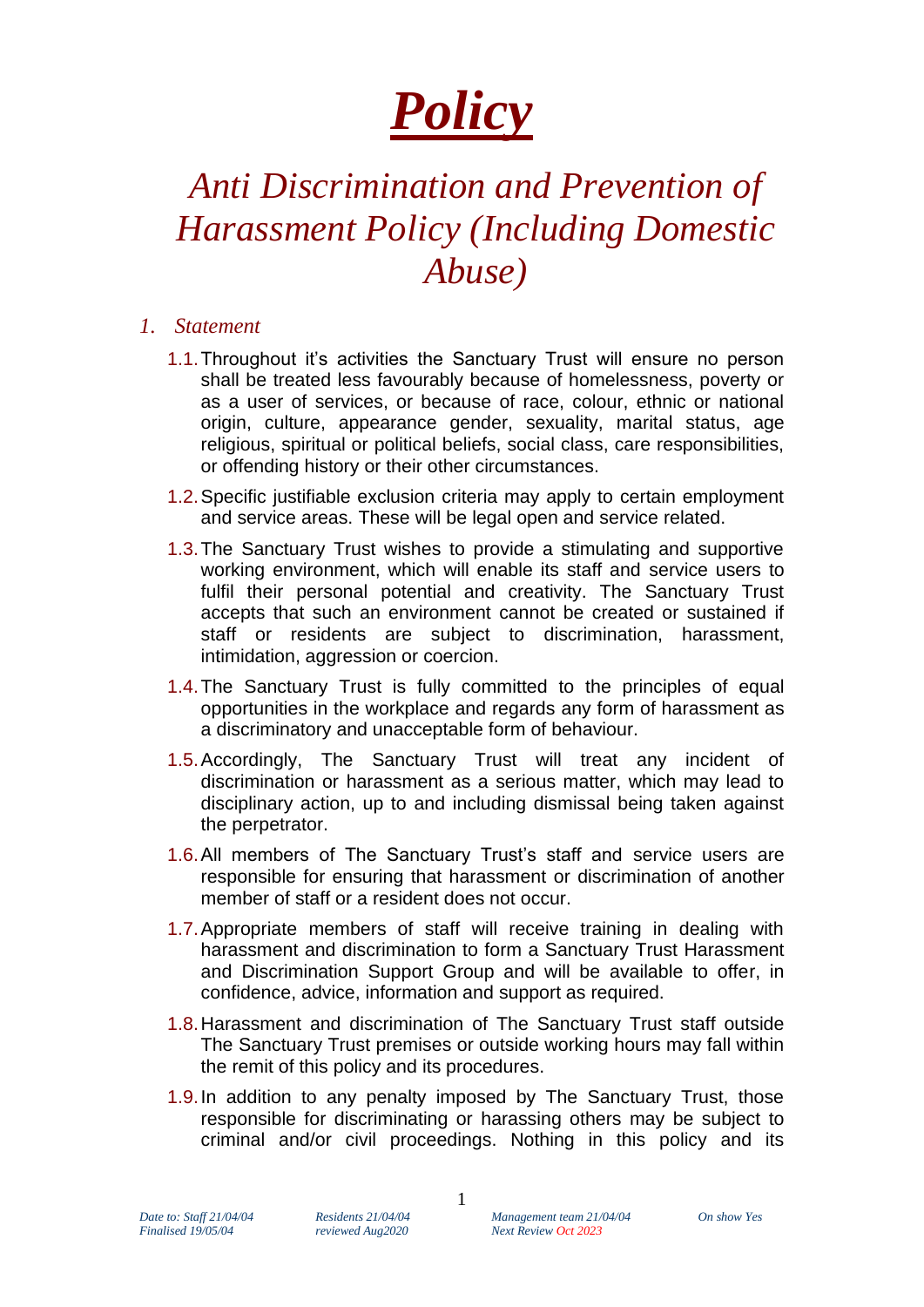procedures will prevent members of staff from exercising their legal rights.

#### *2. Definition*

- 2.1.Harassment may take many forms but essentially consists of behaviour which is unacceptable to and diminishes the dignity of the recipient(s) and which creates an intimidating, hostile or offensive workplace/living environment for that individual.
- 2.2.Harassment may involve single, sporadic or continuing acts of intimidation, coercion, bullying, verbal or physical abuse, or the creation and/or maintenance of an offensive working/living environment for others. Harassment relating to another's gender, sexual orientation, religion, race colour, ethnic or national origin or disability or any social class is counted as being discriminatory and is therefore included within this definition. Appendix 1 provides further details on types of personal harassment.

#### *3. Types of Harassment*

#### *3.1.Sexual harassment*

- 3.1.1. Sexual harassment is a form of sex discrimination and involves unwanted and unwelcome attention of a sexual nature. This may be physical or verbal or involve the denigration of an individual on sexual grounds or by sexual means. Some examples of sexual harassment are:
	- indecent assault
	- deliberate physical contact to which the individual has not consented or had the opportunity to object to
	- offensive or derogatory language alluding to a person's private life or sexual behaviour or orientation by innuendo, jokes or remarks
	- provocative suggestions
	- **•** pressing an individual to accept unwelcome invitations
	- the display of suggestive or pornographic material
	- unwelcome repeated telephone calls, letters or emails
- 3.1.2. These examples should not be seen as exhaustive: any unwelcome behaviour of a sexual nature which creates an intimidating, hostile or offensive environment for the recipient may be regarded as sexual harassment.

#### *3.2.Racial harassment*

3.2.1. Racial harassment is any behaviour, deliberate or otherwise, relating to race, colour, ethnic or national origin directed at an individual or group, which is found to be offensive or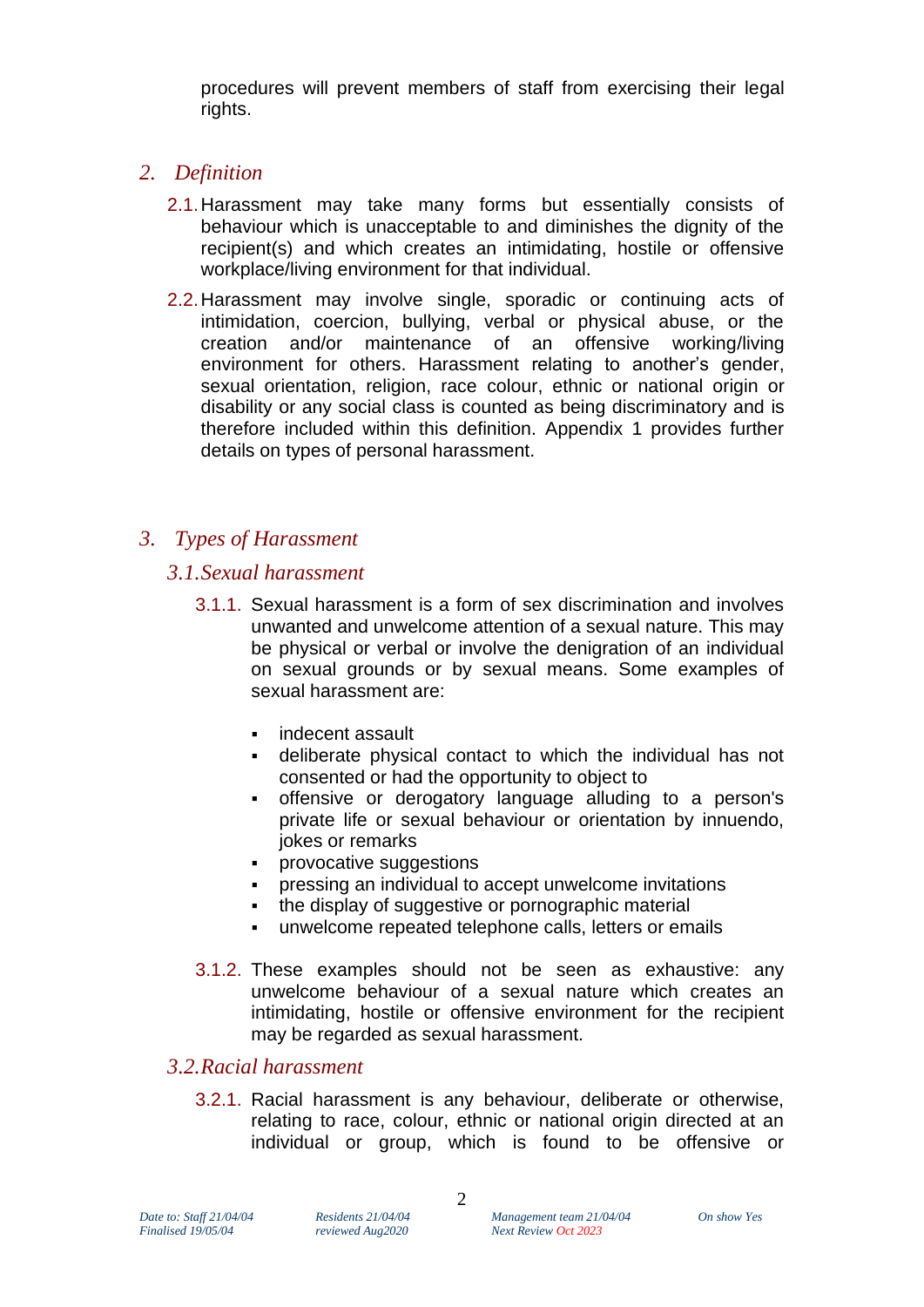objectionable to the recipient and which creates an intimidating, hostile or offensive environment. Some examples include:

- physical attack
- verbal abuse, threats, derogatory name-calling, racist insults and jokes
- ridicule of an individual on racial or cultural grounds
- exclusion from normal workplace interactions or social events
- unfair allocation of work and/or responsibilities
- racist graffiti/insignia or display of racist material
- inciting others to commit any of the above

#### *3.3. Domestic Violence*

- 3.3.1. The Sanctuary Trust has adopted the Home Office's definition of domestic violence: Any violence between current and former partners in an intimate relationship, wherever and whenever the violence occurs. The violence may include physical, sexual, emotional or financial abuse. (Home Office Multi-agency Guidance for Addressing Domestic Violence 2000) The Council recognises that domestic violence occurs across society regardless of age, gender, race, sexuality, wealth and geography. It involves abuses of power and controlling behaviours:
	- Physical behaviours such as assault, indecent assault, rape, destruction of property and threats.
	- Non-physical behaviours such as destructive criticism, pressure tactics, belittling, breaking trust, isolation, oppressive control of finances and harassment. The physical manifestations of domestic violence are criminal offences; the nonphysical forms may also amount to offences, under the Protection from Harassment Act. (Home Office Multi-agency Guidance for Addressing Domestic Violence 2000)
- 3.3.2. Domestic violence impacts upon children, the whole family and the community. The frequency and/or severity of abuse often escalates over time, sometimes only ending with the death of the victim. Research shows that domestic violence:
	- claims 150 lives each year (≈79% women, ≈21% men)
	- accounts for a almost a fifth of all violent crime
	- has more repeat victims than any other crime (on average there will be 35 assaults before a victim calls the police)
- 3.3.3. Domestic violence impacts on the health and welfare of children and young people. Children are often aware of what's happening and they are likely to be affected by the fear, distress and disruption to their lives. There is also an overlap between abuse of women and abuse of children. Where the safety and welfare of children are a concern we will deal with it in accordance with Sanctuary Trust's Child Protection policy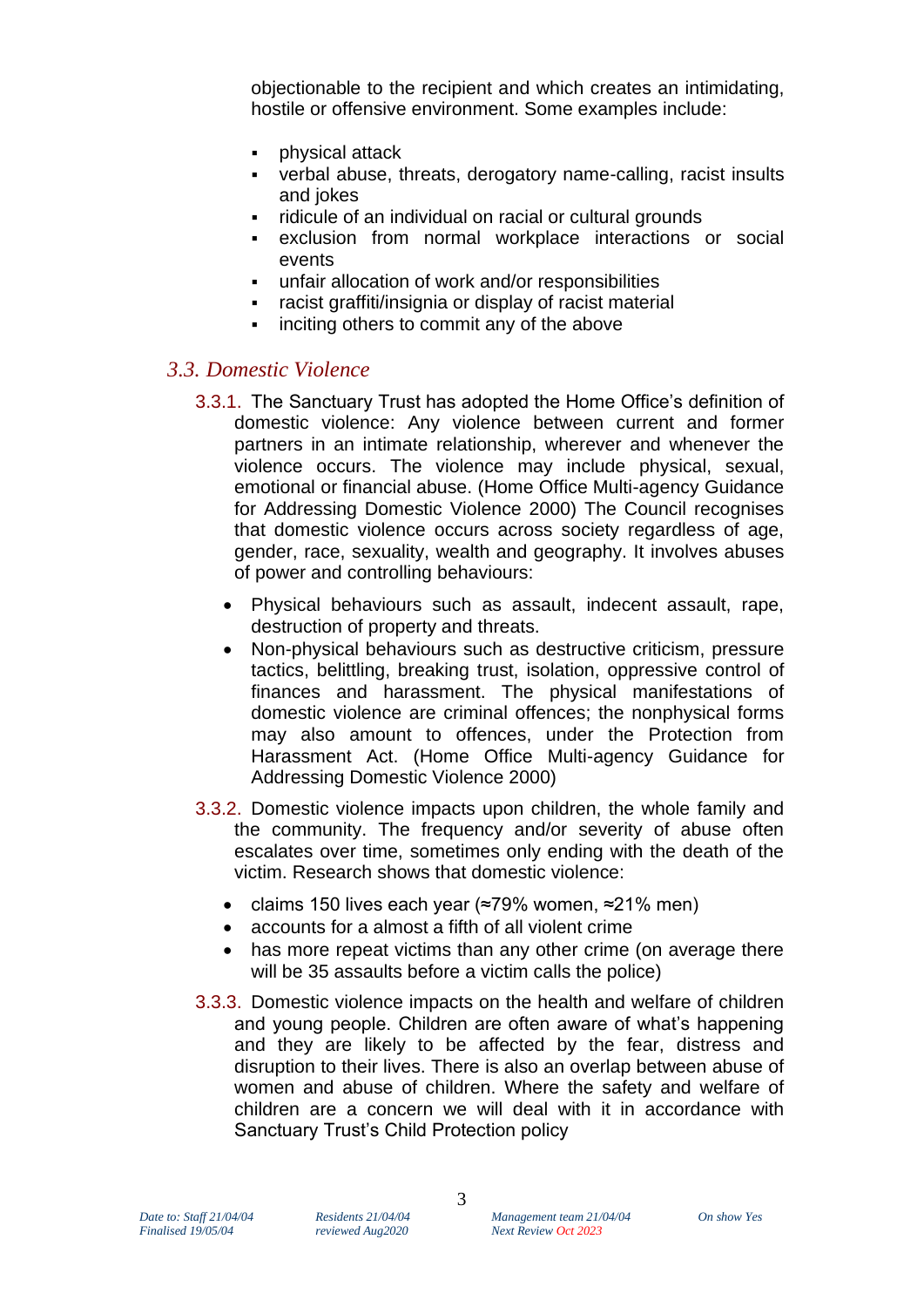#### *3.4.Bullying*

- 3.4.1. Bullying in the workplace damages individuals' health and lives and also undermines productivity and effective work relationships. Bullying can occur when a superior uses the opportunity of position to intimidate a subordinate, in peer relationships or, in rare cases, may affect someone in a superior position. Bullying can be broadly defined as behaviour which consistently undermines another's confidence, reducing feelings of self-esteem and self-worth e.g.
	- 3.4.1.1. Confronting clients in a public area.
	- 3.4.1.2. Confronting clients one to one with assumptions based on anything less than 100% evidenced fact. (The programme will bring clients to a place of accountability and staff should trust testing equipment and follow procedure).
- 3.4.2. Such behaviour may be deliberate, as in a planned campaign, or may arise out of the bully's own immaturity, lack of interpersonal skills and poor self-confidence. It is generally psychological, rarely though sometimes physical, and may also be exacerbated by the bully's own susceptibility and reaction to stress. Workplace bullying consists of the abuse of power and the regular use of inappropriate behaviours at the expense of another individual. Some examples of these behaviours include:
	- **•** physical or verbal abuse, including threats
	- psychological intimidation, humiliation, excessive and/or unreasonable criticism
	- unjustifiable removal of areas of responsibility
	- ostracism ("sent to Coventry")/exclusion
	- malicious lies
	- setting unreasonable and unrealistic goals/targets
	- "academic bullying": i.e. asserting a position of intellectual superiority in an aggressive, abusive or offensive manner; threats of academic failure; public sarcasm and humiliation

#### *3.5.Note*

3.5.1. Legitimate, constructive and fair criticism of a staff member's performance or behaviour at work will not be considered to be bullying or harassment. The Sanctuary Trust will not condone bullying under the guise of "strong management" but, conversely, regards an assertive management style as acceptable provided that staff are treated with respect and dignity.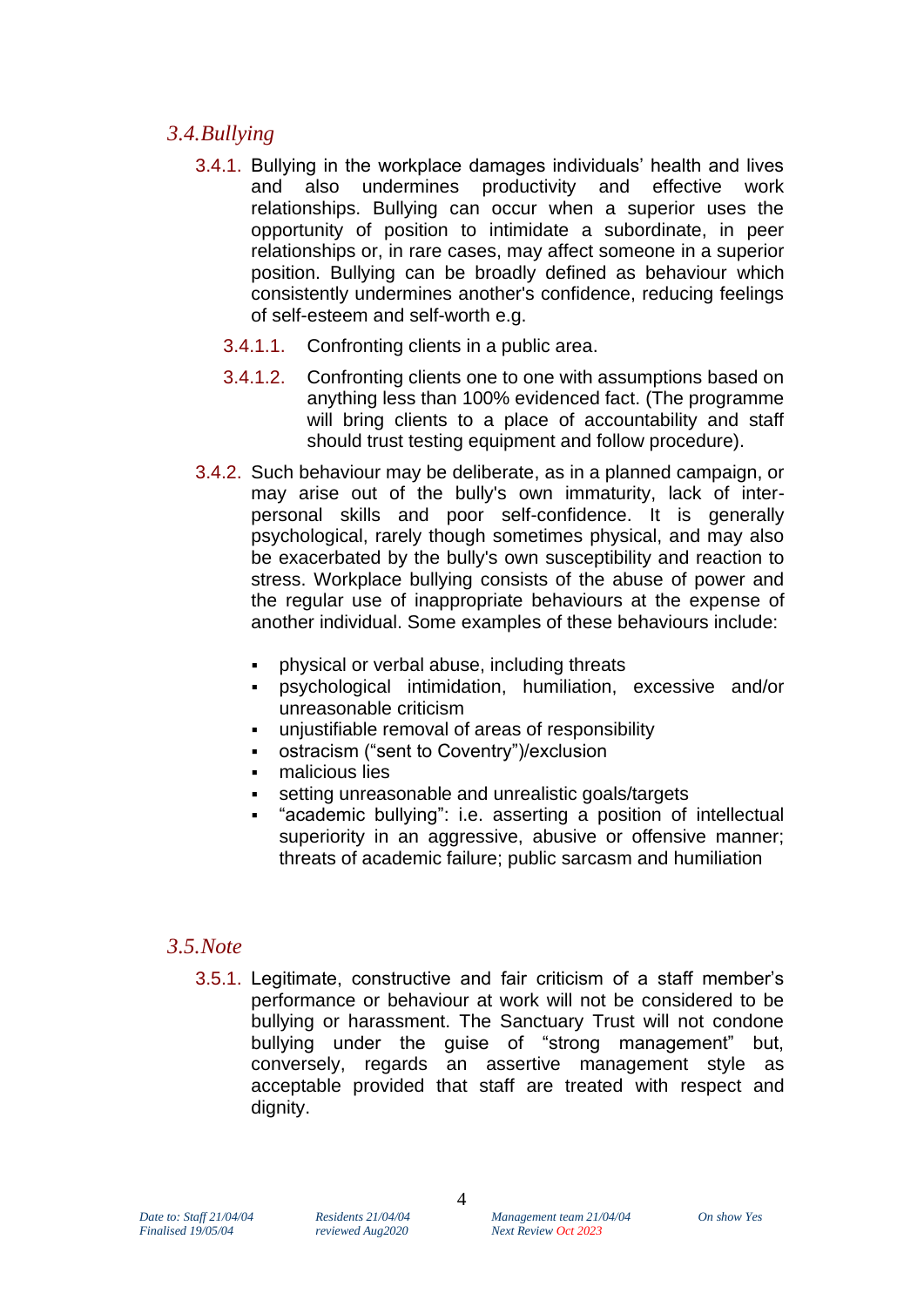#### *3.6.Religious Harassment or Discrimination*

- 3.6.1. All staff working practices must be kept separated from church/religious ministry. We are willing to allow other organisations to provide services to our residents within the boundaries of the programme, as long as the application of the services creates no conflict of interest between clients and staff members i.e. when the person providing the service is also a Sanctuary Trust member of staff.
- 3.6.2. Sanctuary projects operate as a shelter providing support for the homeless and not to provide spiritual leadership. Staff can answer questions regarding faith and share faith appropriately. This should be within the boundaries of the Sanctuary Trust policies and Mission Statement: -

#### *4. Mission Statement*

The Sanctuary Trust is a practical expression of God's love, providing support and encouragement for people who are homeless or seeking to take control of their lives through addressing drug, alcohol or other, homeless-related problems.

#### *5. Aim*

To help people to take a full place in society and live independently.

To give vulnerable people opportunity to improve the quality of life by providing a stable environment, which enables them to take greater responsibility for their lives.

- 5.1.Therefore direct evangelism and proselytising are against the policy and procedure of the Sanctuary Trust and is counted as harassment. The policies and procedures have been established to protect all staff and patrons involved with or connected to Sanctuary Trust. If a member of staff or service user is isolated of treated differently as a result of religion or faith this will be counted as discrimination.
- 5.2.Emergency Direct Access accommodation projects are there to offer overnight stability only for people. However, ultimate responsibility for the service user is with the referral agency. Therefore, any service user involvement in activities beyond the period of time spent at a Sanctuary project should be authorised by the referring agent through the Project Team Leader and should be available to all service users.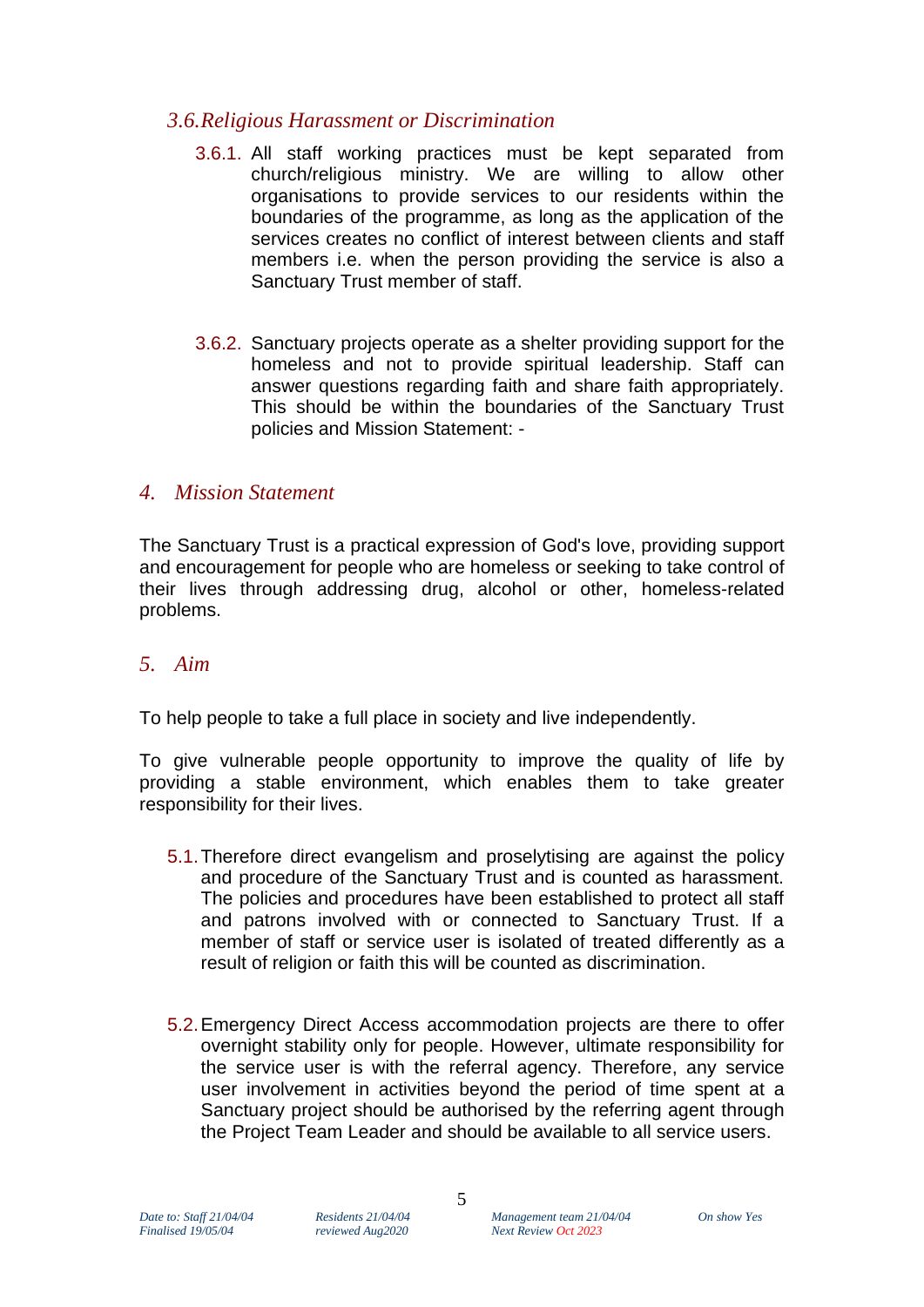- 5.3.Sanctuary Hostels have a formal working programme which incorporates the Christian ethos within its regular meetings. Therefore the sharing of practical Christian living is an accepted part of operations.
	- 5.3.1. However, it should never be directive or proselytising and service users should not be treated differently as a result of their interest or lack of interest in its Christian origin.
	- 5.3.2. Staff do not know the state of mind that vulnerable people have. A stable environment is one that is not directive but encouraging and supportive allowing all service users the ability to choose. Directive can be manipulative and suggestive and therefore can be classed as harassment in direct contravention of this policy.
	- 5.3.3. Staff should never give the impression that they are right and service users are wrong. Staff should give options, advocate and facilitate but never control, manipulate, dominate or rule any requirement that a service user may have.
	- 5.3.4. The only exception to this would be if the service user was acting in such a way as to put other service users, visitors or staff in danger or act in contravention of rules, policies and procedures that are set in place to encourage positive change.

#### *6. Other forms of harassment*

- 6.1.The following are further examples of specific types of harassment but, once again, should not be considered an exhaustive list:
	- 6.1.1. homophobic harassment, i.e. harassment directed at homosexual persons or groups on the grounds of their sexual orientation (applying equally to homosexual men or women)
	- 6.1.2. harassment in respect of a recipient's disability or impairment
	- 6.1.3. repeated gibes in respect of personal traits or appearance, practical jokes or invasions of privacy, any or all of which may cause physical or psychological distress.
	- 6.1.4. derogatory remarks or actions toward another in response to their behaviour and actions caused by addictions.

#### *7. Guidelines for Staff/Residents*

- 7.1.If you experience harassment at work you will be given the full support of The Sanctuary Trust Management in putting a stop to that harassment.
- 7.2.You have a number of options to enable you to deal with harassment, ranging from simply indicating that the behaviour is unacceptable to you to making a formal complaint through the Grievance Procedure or Whistle Blowing policy.
- 7.3.If you believe you are being harassed, keep a written log of all relevant incidents and of the behaviour, which troubles you. Make a note of the place, the dates and times, the names of any witnesses and what was

*Finalised 19/05/04 reviewed Aug2020 Next Review Oct 2023*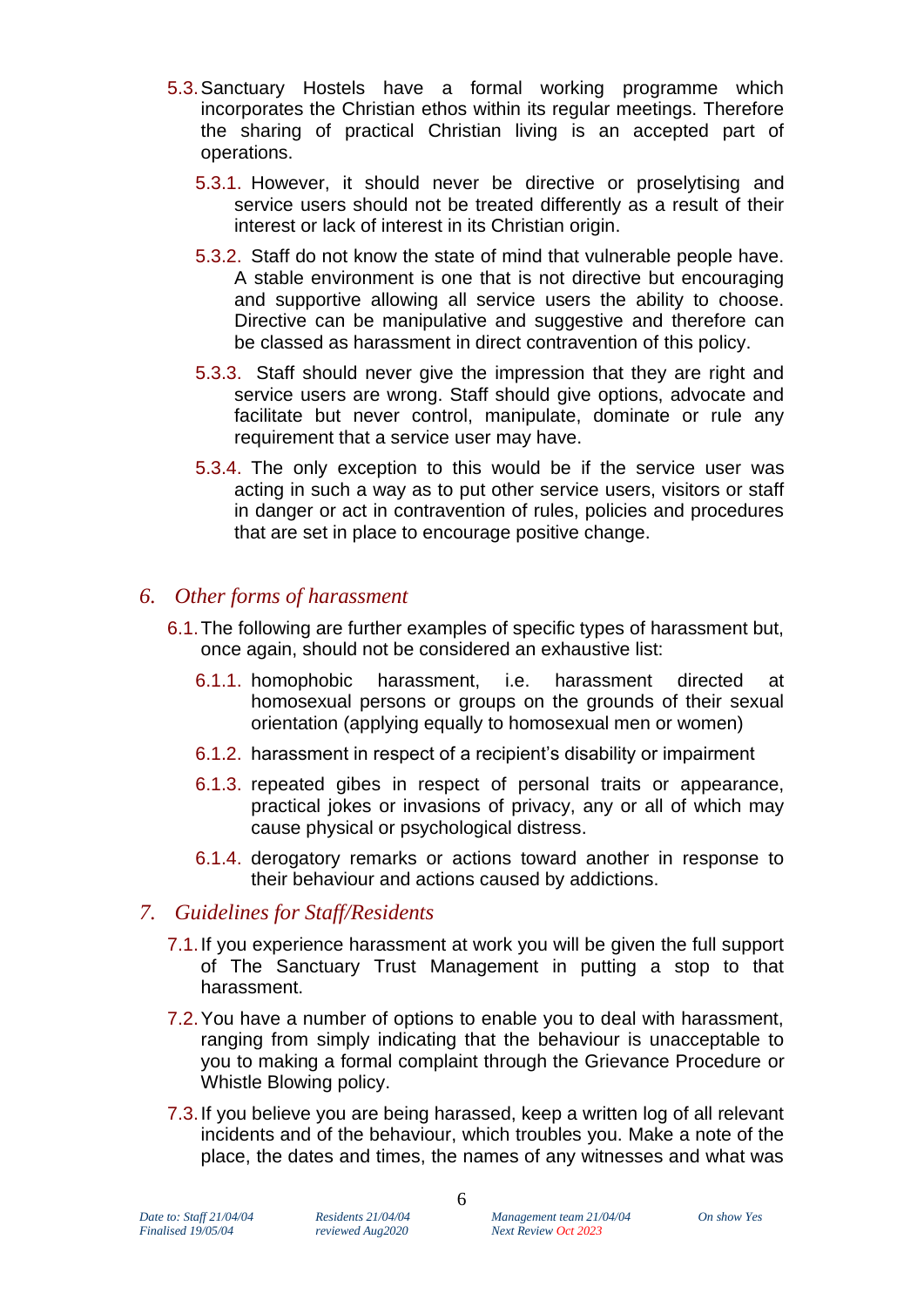said and done. This information will be useful if you decide to make a complaint.

- 7.4.Act quickly. Don't wait until your working/living conditions become intolerable or your personal well-being is seriously affected. In some cases, it may be that the person against whom you have a complaint may be unaware that their behaviour is inappropriate or offensive, or it may be that their words or actions have been misinterpreted. In cases like this, a misunderstanding can be cleared up promptly.
- 7.5.If you feel you can, speak up at the time and tell the person to stop. Be direct. Wherever possible, say explicitly that you feel you are being harassed and that their behaviour is objectionable to you. Even if the other person intended to act in an unacceptable way, a swift and clear statement of your objections may be enough to put a stop to the problem. If you don't feel you can do this alone, ask a colleague, friend or personal support worker to go with you.
- 7.6.Alternatively, you could write a letter to the harasser, clearly identifying the behaviour you found to be offensive and, if the behaviour is continuing, requesting that it should stop immediately. If you do write, keep a dated copy of the letter for possible future reference. This will be useful in the event of a formal complaint.
- 7.7.If you don't want to confront the person face to face but still want the matter to be dealt with informally, you have the following options:
	- 7.7.1. ask a colleague/support worker to go with you to speak to the person on your behalf or to go in your place
	- 7.7.2. get advice from a Team Leader/key worker of The Sanctuary Trust who can explain the alternative types of action available to you, can assist you in writing a suitable letter to the harasser if you wish or can approach the harasser directly but informally on your behalf
	- 7.7.3. arrange to consult the independent counsellor available on request
	- 7.7.4. take the issue up informally with your immediate senior staff member or with the Housing Management committee if you wish. This may clearly be more appropriate if you feel your Team Leader is the source of the harassment
	- 7.7.5. residents to report incidents at the Residents' Council on a Monday.
	- 7.7.6. There could also be a locked suggestion box positioned outside the main office, so anonymous notes of what is happening could be slipped in unnoticed.
- 7.8.If the harassment continues and you haven't already done so, contact one of the Sanctuary Trust Team Leaders. They will deal with you in confidence and advise you on how to proceed. They will explain how you can make a formal complaint if you decide you want to.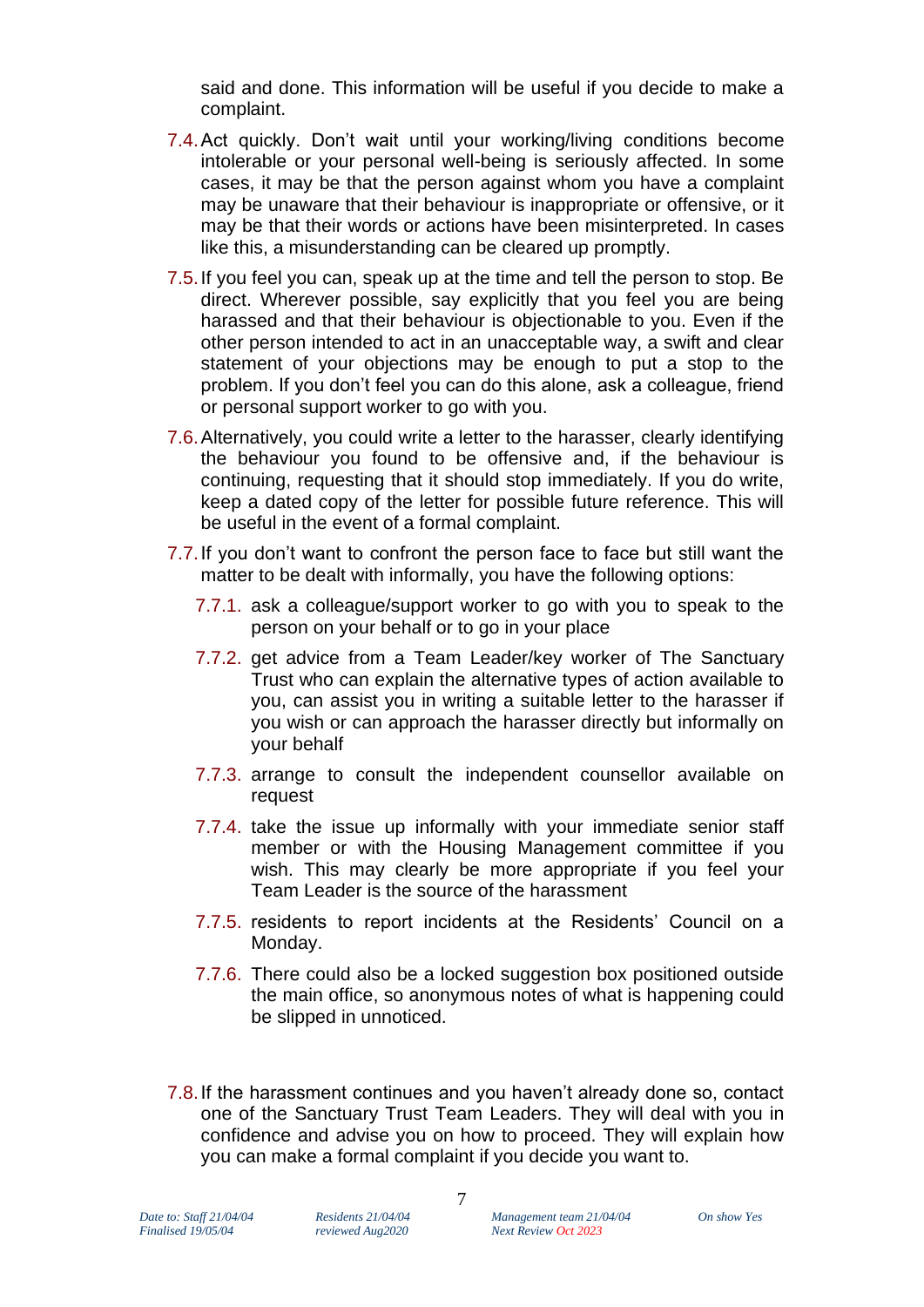- 7.9.If informal methods haven't succeeded in stopping the harassment, you may decide to make a formal complaint by raising a grievance. This should follow the Grievance Procedure (available from the Main Office) and should include full details of your complaint of harassment, including descriptions of the incident(s), dates, times and the names of any witnesses.
- 7.10.You are under no obligation to pursue the matter informally first and you may raise a Grievance at any stage.
- 7.11.At any point in the grievance process you can seek advice or support from the Staff Care worker or a Support Group (church member). Any of these, or a friend who is a member of staff, may accompany you to relevant meetings, if appropriate.
- 7.12.All reasonable steps will be taken to ensure that all enquiries and complaints are dealt with in confidence. Accusations of harassment are potentially defamatory and could provide grounds for possible legal action; it is therefore essential that complainants as well as recipients of complaints observe strict confidentiality.

#### *8. Note 1:*

- 8.1. If you are physically attacked you should seek help immediately.
- 8.2. If you have been sexually assaulted or raped it is particularly important that you should seek advice and medical assistance immediately.
- 8.3. Any one of the suggested contacts named in these guidelines will willingly offer you support and will help you decide what you want to do.
- 8.4. If you do consult any of these contacts, no-one else will be involved without your permission: you will be advised what to do but the choice will remain your own. In cases of this nature you will almost certainly be the victim of a crime and you are encouraged to consider reporting the incident to the police as soon as possible. For your own protection and that of others it is important that an offender is caught.

#### *9. Note 2:*

9.1. If you are concerned that your behaviour, manner or attitudes might be regarded as harassing to others, you should consult the Independent counsellor or the pastoral project worker for discussion and advice.

#### *10. Guidelines for Team Leaders*

- 10.1.A Team Leader or other senior member of staff who is approached informally by a complainant should
	- 10.1.1. Respond sensitively and reasonably to the complainant.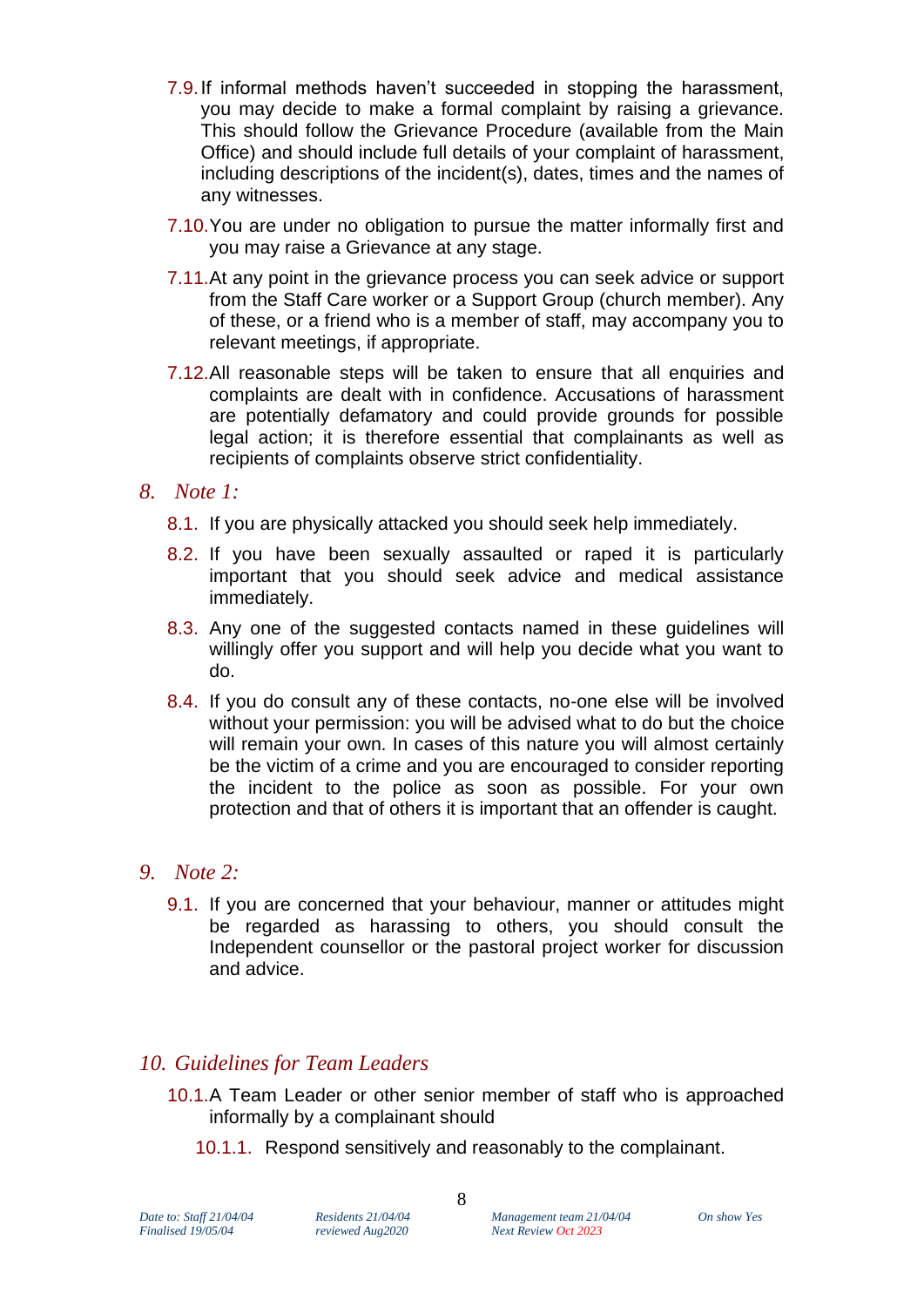- 10.1.2. Respect and accept a complainant
- 10.1.3. Conduct the matter dealt with on a wholly confidential basis (though it should be explained that an anonymous complaint can only be pursued in more general terms and may be less likely to effect the desired change in behaviour).
- 10.1.4. Arrange, if appropriate and agreed by the complainant, a meeting between the parties involved. At this meeting the person against whom the complaint has been made will be given details of the nature of the complaint and the opportunity to respond. If all parties accept that a problem exists, steps to remedy the situation and prevent it from recurring will be agreed and notified to both parties.
- 10.1.5. Advise the complainant (if appropriate) that the complaint is so serious that the matter should be dealt with formally, by way of the Grievance Procedure. If the complainant is not able or willing to accept this advice, the matter will continue to be dealt with informally as far as is reasonably practical.
- 10.1.6. Provide advice and information on how to make a formal complaint if necessary.
- 10.1.7. Ensure that a person who brings a reasonable complaint suffers no detriment by doing so.
- 10.1.8. Maintain appropriate written records.

#### *11. Grievances and Discipline*

- 11.1.A formal complaint should follow the normal grievance and/or disciplinary procedures, except that any panel, committee or other body set up to investigate the case must include member(s) who have recognised experience in equal opportunities issues.
- 11.2.Serious cases of harassment will be treated as gross misconduct and may lead to dismissal if proved. Less serious cases may be dealt with under the normal disciplinary provisions.
- 11.3.In proven cases, it may not be considered appropriate for the harasser and complainant to continue working/living in the same area.
- 11.4.Unless a complaint of harassment can be shown to be based on knowingly false information or was made with malicious intent, the complainant will suffer no loss or detriment as a result.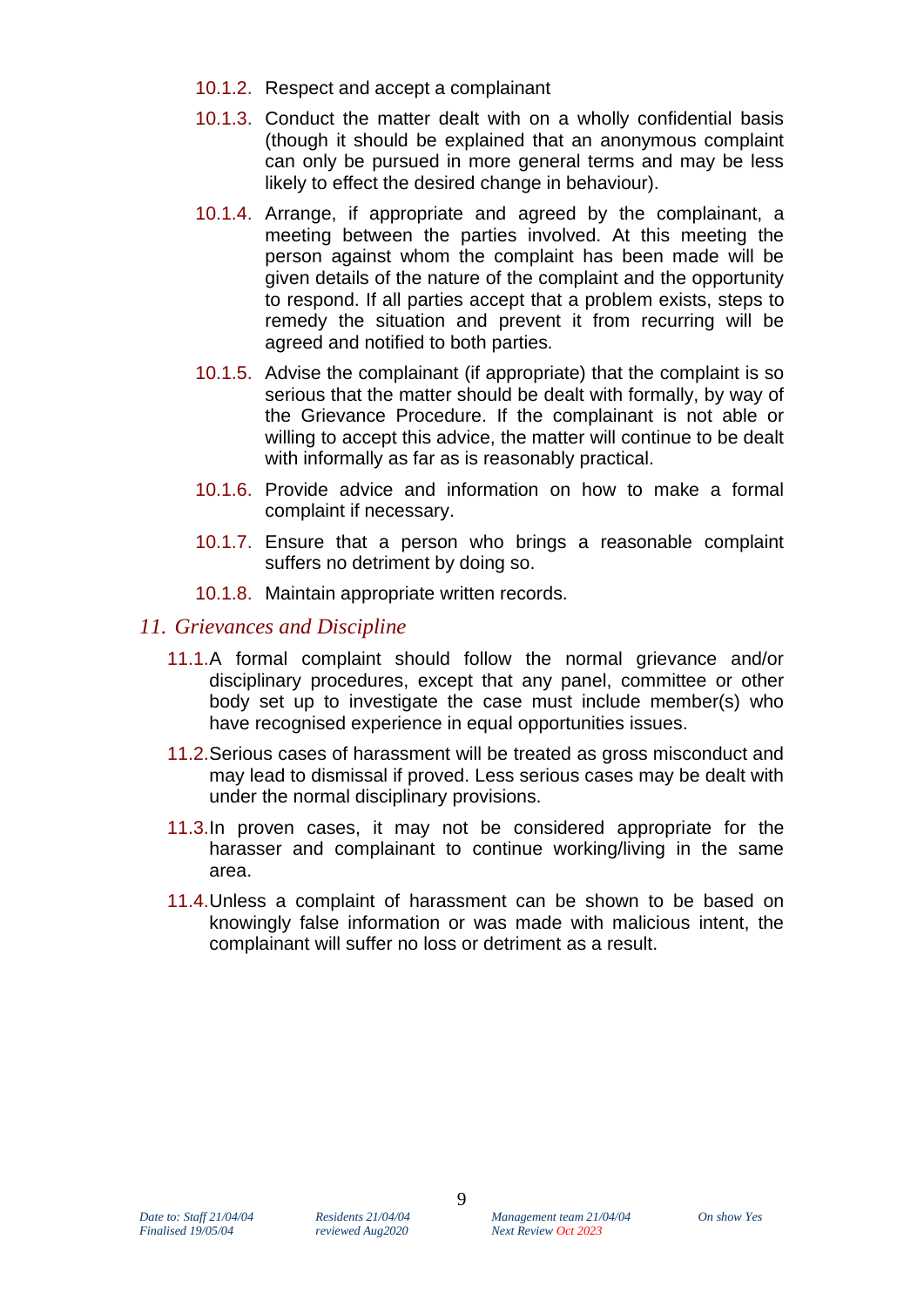#### *12. Notes.*

- 12.1.Being under the influence of alcohol or otherwise intoxicated will not be admitted as a mitigating factor or an excuse for harassment and may be regarded as an aggravating feature.
- 12.2.Abuse of a position of authority will be considered to be an aggravating feature of harassment.
- 12.3.The Sanctuary Trust recognises the possibility that complaints may be brought with mischievous or malicious intent and this may provide grounds for disciplinary action against individuals so doing.
- 12.4.All those involved in a complaints procedure, including the complainant(s), should observe the strictest confidentiality, bearing in mind that accusations of harassment may constitute grounds for legal action.
- 12.5.The term "staff" is used throughout this document to refer to all employees of The Sanctuary Trust, from all projects. Similarly, "Team Leaders" and "seniors" are used to describe all those with a responsibility for the management of staff, in whatever category.